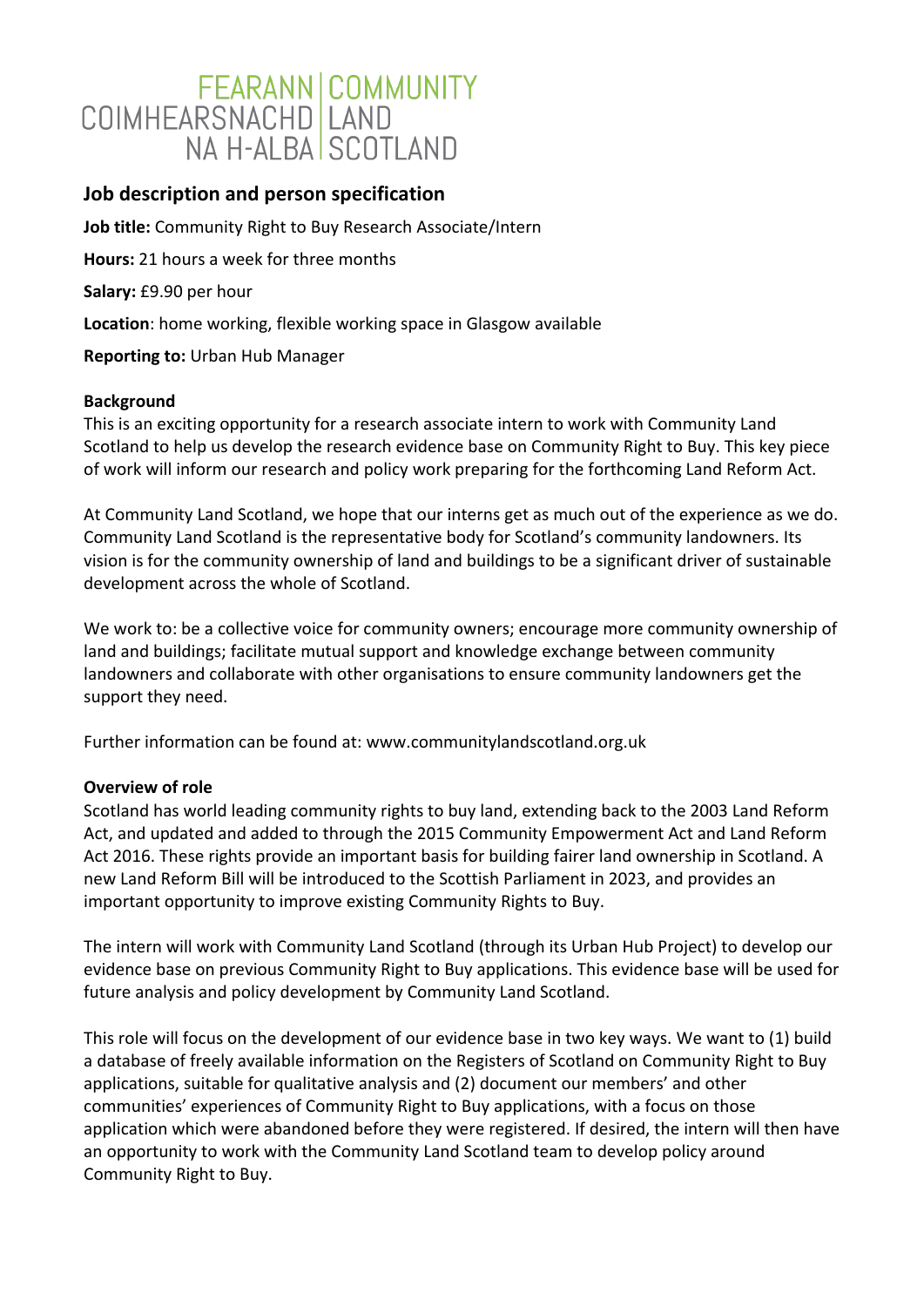The first task will require desktop data management and analysis skills, and the second task will require social research methods including focus groups and interviews.

This project would suit a student with a keen interest in the legal basis of community rights, and research methodology and design.

#### **Applications**

Applicants should complete our application form and return it to: [carey.doyle@communitylandscotland.org.uk](mailto:carey.doyle@communitylandscotland.org.uk) by 5pm on the 24<sup>th</sup> of June 2022. If you have any questions about the role or the application process please get in touch.

### **Job description**

The role will include the following key tasks.

| Area of work             | Key tasks                                                                                                                                                                                                                                                                                                                      |  |  |
|--------------------------|--------------------------------------------------------------------------------------------------------------------------------------------------------------------------------------------------------------------------------------------------------------------------------------------------------------------------------|--|--|
| Planning and reporting   | Work with the Community Land Scotland team to create a<br>more detailed workplan for this project.                                                                                                                                                                                                                             |  |  |
| <b>Document Analysis</b> | Develop approach to systemic collection of available data<br>٠<br>from the Registers Scotland, and storing securely in an<br>evidence base for future analysis.<br>Develop initial research structure for evidence base, such as<br>٠<br>basic categories and analytic themes.<br>Assist with design of research and analysis. |  |  |
| Social Research          | With support, develop research design for collecting<br>٠<br>community groups experiences of Community Right to Buy.<br>Initial analysis of research collected.<br>$\bullet$                                                                                                                                                   |  |  |
| Policy development       | Working with the Community Land Scotland team to develop<br>٠<br>possible policy changes.                                                                                                                                                                                                                                      |  |  |
| Other                    | Any other tasks as required by Community Land Scotland                                                                                                                                                                                                                                                                         |  |  |

# **Person specification**

| <b>Key Criteria</b> | <b>Essential</b>                                                           | <b>Desirable</b>                                                                                                                                                                                                                               |
|---------------------|----------------------------------------------------------------------------|------------------------------------------------------------------------------------------------------------------------------------------------------------------------------------------------------------------------------------------------|
| Experience          | A background in legal research,<br>sociology, social research, or similar. | Experience building mixed<br>$\bullet$<br>method evidence bases.<br>Enthusiasm for document-based<br>research.<br>Experience with social research,<br>including focus groups and<br>interviews.<br><b>Experience of policy</b><br>development. |